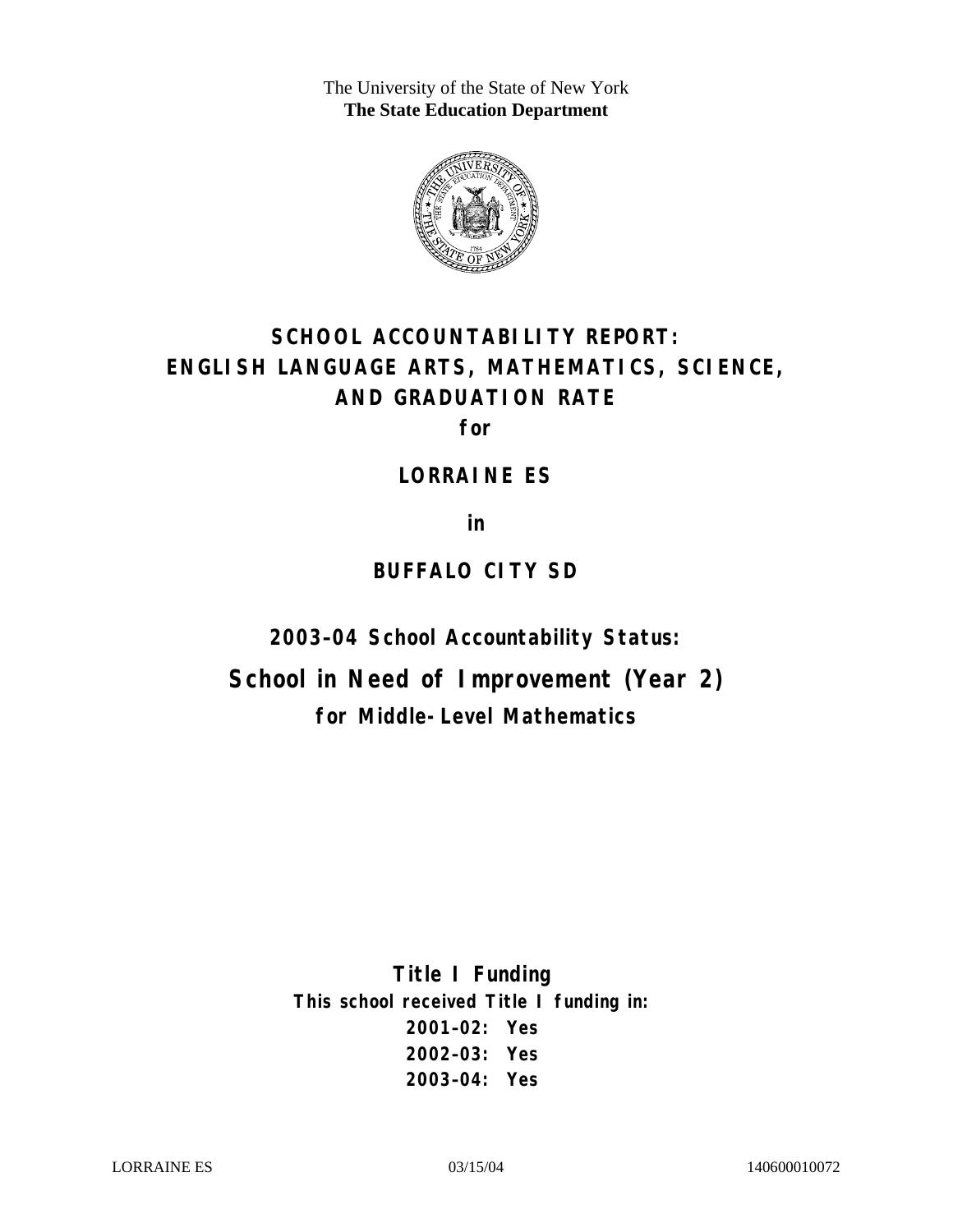### **District/School Accountability Status Categories**

The list below defines the district or school status categories under New York State's district and school accountability system, which is divided into a Federal Title I component and a State component. A district or school that does not receive Title I funding in a school year does not have a federal status in that year. Schools receiving Title I funds that are not in good standing must provide school choice for their students; those in need of improvement year 2 and beyond must also provide Supplemental Education Services to eligible students. Other consequences for districts and schools not in good standing can be found at: www.emsc.nysed.gov/deputy/nclb/accountability/siinfo.htm. To be removed from any improvement status, a district or school must make Adequate Yearly Progress (AYP) for two consecutive years, or in the case of a School Under Registration Review, achieve the performance targets established for the school by the Commissioner.

**District/School in Good Standing:** A district or school is considered to be in good standing if it has not been identified as a District or School in Need of Improvement, Requiring Corrective Action, Planning for Restructuring, or Requiring Academic Progress, or as a School Under Registration Review.

**District/School Requiring Academic Progress:** Under the State component of New York's accountability system, a district or school that did not make AYP in the same grade and subject for two consecutive years is considered a School Requiring Academic Progress (Year 1) the following year. In each succeeding year that the school fails to make AYP, the year designation is incremented by one.

**District/School in Need of Improvement (Year 1):** A district or school that has not made AYP for two consecutive years in the same grade or subject while receiving Title I funds is considered a District/School in Need of Improvement (Year 1) the following year.

**District/School in Need of Improvement (Year 2):** A District or School in Need of Improvement (Year 1) that does not make AYP in the grade or subject for which it was identified while receiving Title I funds is considered a District or School in Need of Improvement (Year 2) the following year.

**District/School Requiring Corrective Action:** A District or School in Need of Improvement (Year 2) that does not make AYP in the grade or subject for which it was identified while receiving Title I funds is considered a District or School Requiring Corrective Action the following year.

**District/School Planning for Restructuring:** A District or School Requiring Corrective Action that does not make AYP in the grade or subject for which it was identified while receiving Title I funds is considered a District or School Planning for Restructuring the following year.

**School Under Registration Review (SURR):** Schools that are farthest from the State standard and have been determined by the Commissioner to be most in need of improvement are Schools Under Registration Review. These schools must achieve performance targets specified by the Commissioner of Education in their area(s) of identification within a prescribed timeframe or risk having their registration revoked by the Board of Regents.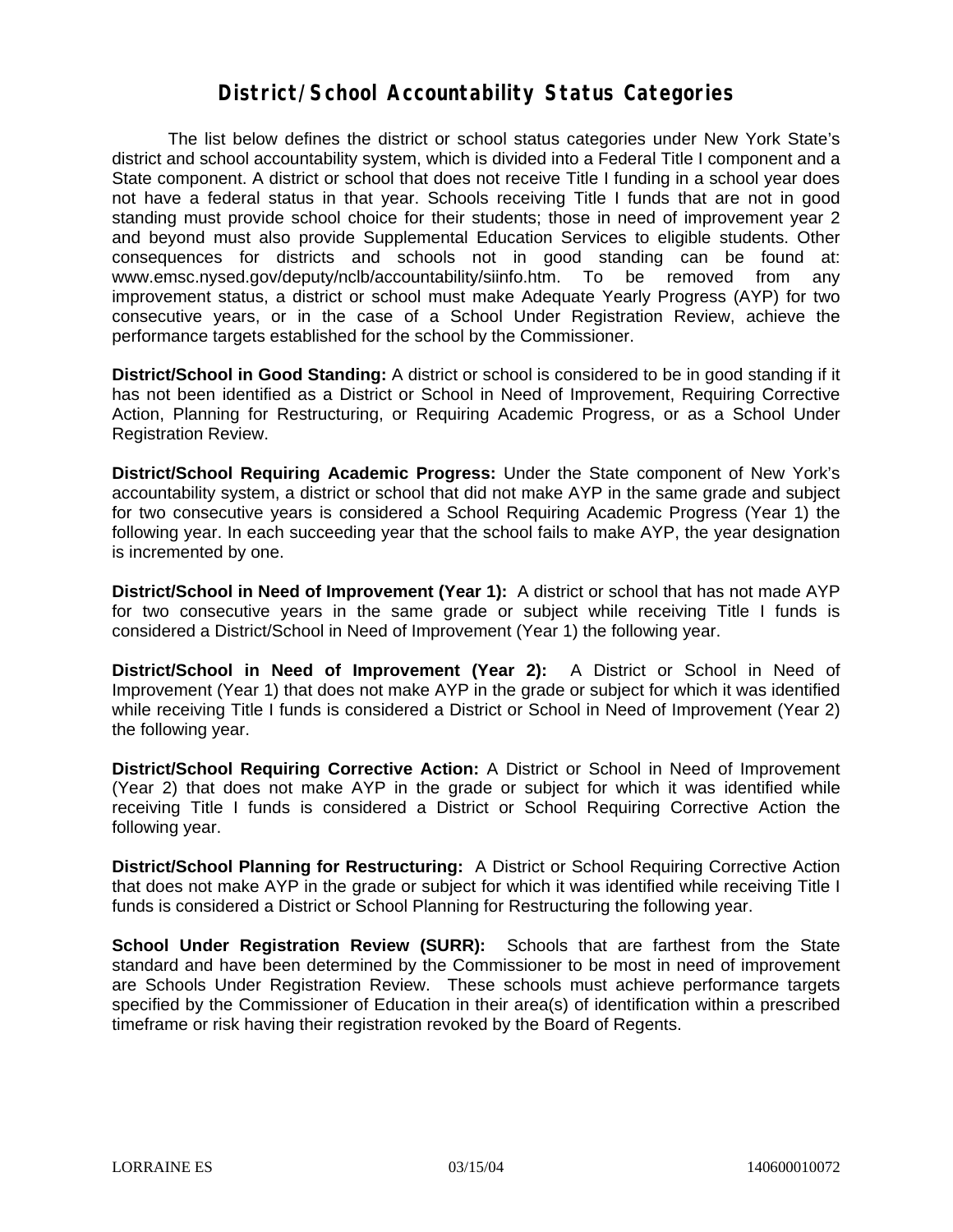### **Elementary-Level English Language Arts**

Definitions of terms, such as Performance Index and Effective Annual Measurable Objective (AMO), are in the glossary, which is the last page of this report.

**For a school to make Adequate Yearly Progress (AYP) in 2002–03, every accountability group must make AYP.** 

**For an accountability group to make AYP in 2002–03, it must** 

- 1. meet the 95 percent participation requirement (*2002–03 Participation*), *and*
- 2. *either* meet its Effective AMO *or* make safe harbor (*2002–03 Performance* and *Standards*).

To meet the participation requirement, 95 percent of the grade 4 enrollment in each accountability group with 40 or more students must

be tested. To meet the Effective AMO, the Performance Index for each group with 30 or more continuously enrolled students must equal or exceed the Effective AMO. To make safe harbor, the Performance Index of each of these groups must equal or exceed its ELA safe harbor target *and* the group must meet the elementary-level science qualification for safe harbor. (See the elementary-level science page of this report for further information on meeting the science qualification for safe harbor.)

*ELA Safe Harbor Targets:* The elementary-level 2002–03 ELA Safe Harbor Target is calculated by using the following equation: 2001–02 PI + (200 – the 2001–02 PI) <sup>×</sup> 0.10. The 2003–04 ELA Safe Harbor Target is calculated by using the following equation: 2002–03 PI + (200 – the 2002–03 PI)  $\times$  0.10. The 2003–04 target is provided for groups whose PI was below the Effective AMO in 2002–03.

|                                   |                       | 2002-03 Participation              | 2002-03 Performance*                                    |                      | 2002-03 Standards |                                     |                                                           |                                                              | 2003-04                                           |
|-----------------------------------|-----------------------|------------------------------------|---------------------------------------------------------|----------------------|-------------------|-------------------------------------|-----------------------------------------------------------|--------------------------------------------------------------|---------------------------------------------------|
| <b>Accountability Group</b>       | Grade 4<br>Enrollment | Percent of<br>Enrollment<br>Tested | Count of<br>Continuously<br>Enrolled<br><b>Students</b> | Performance<br>Index | Effective<br>AMO  | <b>ELA Safe</b><br>Harbor<br>Target | Met the<br>Science<br>Qualification<br>for Safe<br>Harbor | <b>Made</b><br><b>AYP</b> in<br><b>ELA</b> in<br>$2002 - 03$ | <b>ELA Safe</b><br><b>Harbor</b><br><b>Target</b> |
| All Students                      | 49                    | 96%                                | 44                                                      | 123                  | 108               |                                     |                                                           | <b>Yes</b>                                                   |                                                   |
| <b>Students with Disabilities</b> | 13                    |                                    | 12                                                      |                      |                   |                                     |                                                           |                                                              |                                                   |
| American Indian/Alaskan Native    |                       |                                    |                                                         |                      |                   |                                     |                                                           |                                                              |                                                   |
| <b>Black</b>                      | 6                     |                                    | 5                                                       |                      |                   |                                     |                                                           |                                                              |                                                   |
| Hispanic                          |                       |                                    | $\overline{7}$                                          |                      |                   |                                     |                                                           |                                                              |                                                   |
| Asian or Pacific Islander         |                       |                                    |                                                         |                      |                   |                                     |                                                           |                                                              |                                                   |
| White                             | 35                    |                                    | 31                                                      | 135                  | 106               |                                     |                                                           | <b>Yes</b>                                                   |                                                   |
| <b>Limited English Proficient</b> |                       |                                    |                                                         |                      |                   |                                     |                                                           |                                                              |                                                   |
| Economically Disadvantaged        | 42                    | 98%                                | 40                                                      | 120                  | 108               |                                     |                                                           | <b>Yes</b>                                                   |                                                   |
| Final AYP Determination           |                       |                                    |                                                         |                      |                   |                                     |                                                           | <b>Yes</b>                                                   |                                                   |

\*For schools with fewer than 30 continuously enrolled tested students in 2002–03, data for 2001–02 and 2002–03 were combined to determine counts and PIs.

\*\*Groups with a "\*\*" are not required to meet the science qualification for safe harbor to make safe harbor in English and mathematics because fewer than 30 students in the group were administered the science test.

**State accountability status in elementary-level English language arts: School in Good Standing** 

Title I accountability status in elementary-level English language arts: School in Good Standing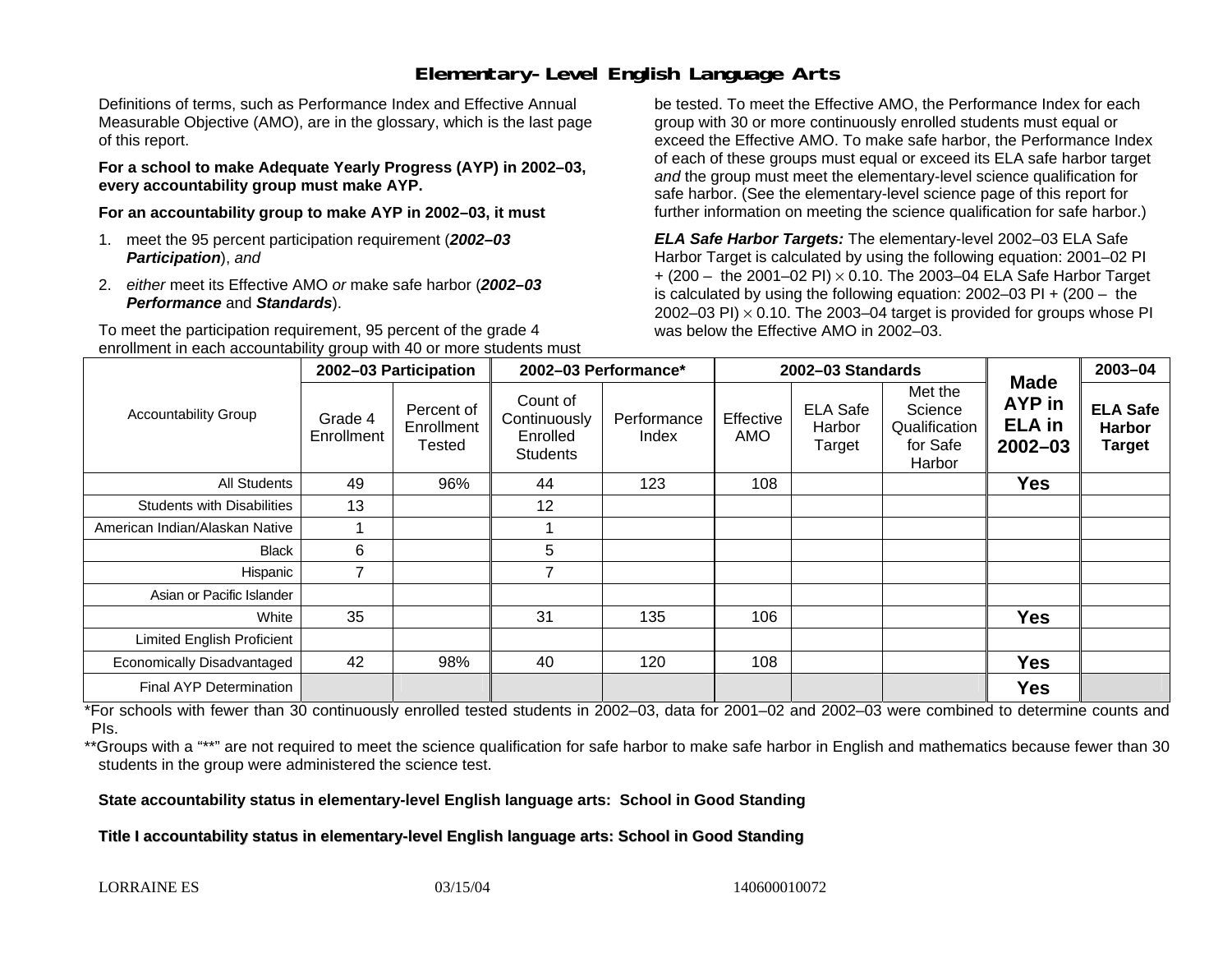### **Elementary-Level Mathematics**

Definitions of terms, such as Performance Index and Effective Annual Measurable Objective (AMO), are in the glossary, which is the last page of this report.

**For a school to make Adequate Yearly Progress (AYP) in 2002–03, every accountability group must make AYP.** 

**For an accountability group to make AYP in 2002–03, it must** 

- 1. meet the 95 percent participation requirement (*2002–03 Participation*), *and*
- 2. *either* meet its Effective AMO *or* make safe harbor (*2002–03 Performance* and *Standards*).

To meet the participation requirement, 95 percent of the grade 4 enrollment in each accountability group with 40 or more students must

be tested. To meet the Effective AMO, the Performance Index for each group with 30 or more continuously enrolled students must equal or exceed the Effective AMO. To make safe harbor, the Performance Index of each of these groups must equal or exceed its math safe harbor target *and* the group must meet the elementary-level science qualification for safe harbor. (See the elementary-level science page of this report for further information on meeting the science qualification for safe harbor.)

*Math Safe Harbor Targets:* The elementary-level 2002–03 Math Safe Harbor Target is calculated by using the following equation: 2001–02 PI + (200 – the 2001–02 PI) × 0.10. The 2003–04 Math Safe Harbor Target is calculated by using the following equation: 2002–03 PI + (200  $-$  the 2002–03 PI)  $\times$  0.10. The 2003–04 target is provided for groups whose PI was below the Effective AMO in 2002–03.

|                                   | 2002-03 Participation |                                    | 2002-03 Performance*                                    |                      |                         | 2002-03 Standards             |                                                           | 2003-04                                                |                                                    |
|-----------------------------------|-----------------------|------------------------------------|---------------------------------------------------------|----------------------|-------------------------|-------------------------------|-----------------------------------------------------------|--------------------------------------------------------|----------------------------------------------------|
| <b>Accountability Group</b>       | Grade 4<br>Enrollment | Percent of<br>Enrollment<br>Tested | Count of<br>Continuously<br>Enrolled<br><b>Students</b> | Performance<br>Index | Effective<br><b>AMO</b> | Math Safe<br>Harbor<br>Target | Met the<br>Science<br>Qualification<br>for Safe<br>Harbor | <b>Made</b><br>AYP in<br><b>Math in</b><br>$2002 - 03$ | <b>Math Safe</b><br><b>Harbor</b><br><b>Target</b> |
| All Students                      | 46                    | 96%                                | 42                                                      | 162                  | 121                     |                               |                                                           | <b>Yes</b>                                             |                                                    |
| <b>Students with Disabilities</b> | 12                    |                                    | 10                                                      |                      |                         |                               |                                                           |                                                        |                                                    |
| American Indian/Alaskan Native    |                       |                                    |                                                         |                      |                         |                               |                                                           |                                                        |                                                    |
| <b>Black</b>                      | 5                     |                                    | 4                                                       |                      |                         |                               |                                                           |                                                        |                                                    |
| Hispanic                          | 6                     |                                    | 6                                                       |                      |                         |                               |                                                           |                                                        |                                                    |
| Asian or Pacific Islander         |                       |                                    |                                                         |                      |                         |                               |                                                           |                                                        |                                                    |
| White                             | 34                    |                                    | 31                                                      | 177                  | 119                     |                               |                                                           | <b>Yes</b>                                             |                                                    |
| <b>Limited English Proficient</b> |                       |                                    |                                                         |                      |                         |                               |                                                           |                                                        |                                                    |
| Economically Disadvantaged        | 40                    | 98%                                | 38                                                      | 158                  | 120                     |                               |                                                           | <b>Yes</b>                                             |                                                    |
| <b>Final AYP Determination</b>    |                       |                                    |                                                         |                      |                         |                               |                                                           | <b>Yes</b>                                             |                                                    |

\*For schools with fewer than 30 continuously enrolled tested students in 2002–03, data for 2001–02 and 2002–03 were combined to determine counts and PIs. \*\*Groups with a "\*\*" are not required to meet the science qualification for safe harbor to make safe harbor in English and mathematics because fewer than 30 students in the group were administered the science test.

**State accountability status in elementary-level mathematics: School in Good Standing** 

Title I accountability status in elementary-level mathematics: School in Good Standing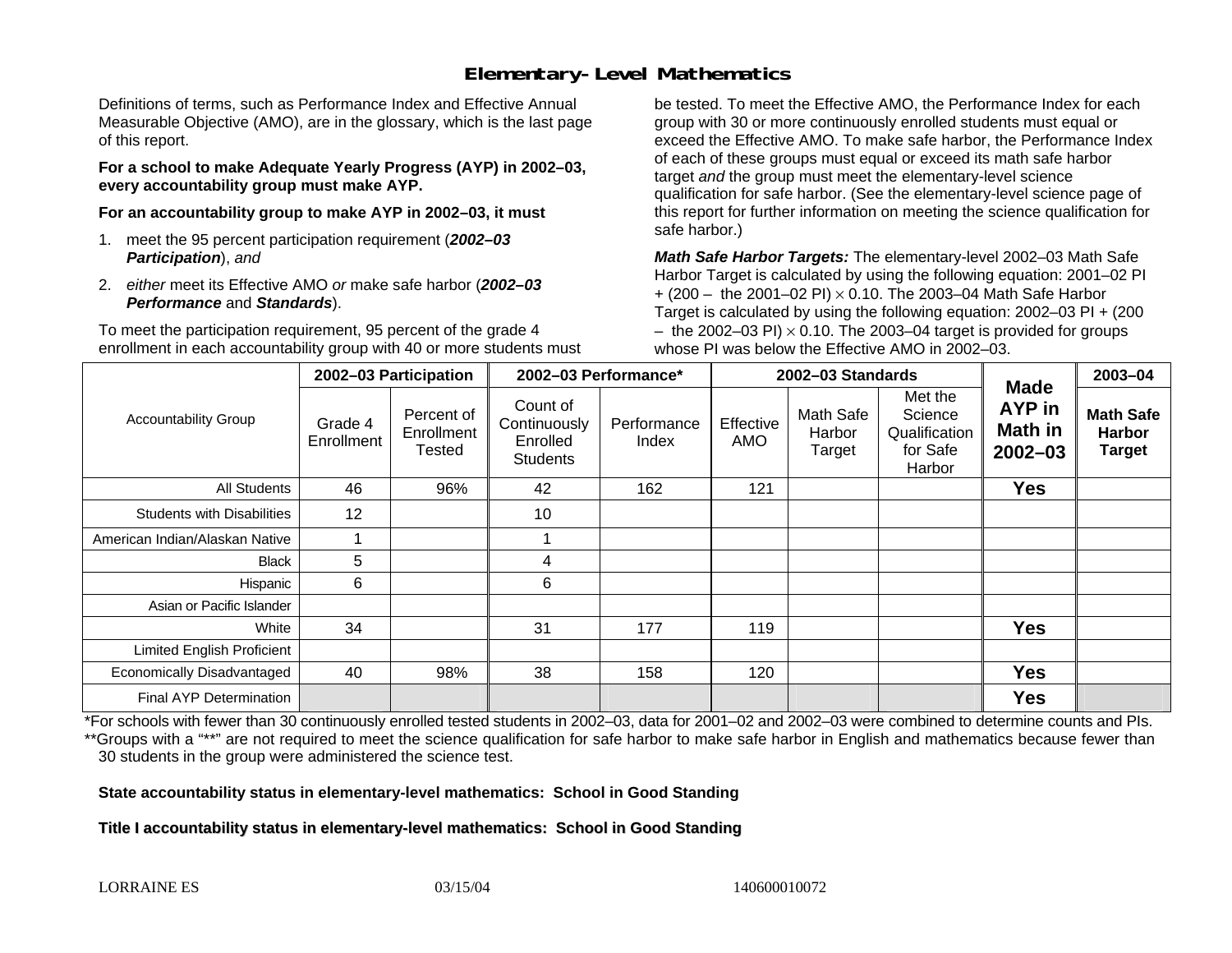### **Elementary-Level Science**

Definitions of terms, such as Progress Target and Adequate Yearly Progress (AYP), are in the glossary, which is the last page of this report.

*Made AYP in Science in 2002–03:* For a school to make AYP in science, the Percent At or Above SDL for the "All Students" group must equal or exceed the State Science Standard or the Science Progress Target.

**State Designated Level (SDL):** The score that students taking the elementary-level science test must equal or exceed on the written portion of the test to meet the State Science Standard.

*Qualification for Safe Harbor in Elementary-Level ELA and Math:* For an accountability group to be considered Qualified for Safe Harbor in Elementary-Level ELA and Math, the Percent At or Above SDL must equal or exceed the State Science Standard or the Science Progress Target in elementary-level science for that group. Groups with fewer than 30 students tested in elementary-level science are not subject to this qualification criterion.

*Science Progress Targets:* The elementary-level 2002–03 Science Progress Target is calculated by adding one point to the 2001–02 Percent At or Above SDL. The 2003–04 Science Progress Target is calculated by multiplying the 2002–03 Percent At or Above SDL by two and then adding one point. The 2003–04 target is provided for groups whose Percent At or Above SDL was below the State Science Standard in 2002–03.

|                                   |                                                         | 2002-03 Performance*                                                                                                                       | 2002-03 Standards |                                                                         | $2002 - 03$                   | 2003-04 |
|-----------------------------------|---------------------------------------------------------|--------------------------------------------------------------------------------------------------------------------------------------------|-------------------|-------------------------------------------------------------------------|-------------------------------|---------|
| <b>Accountability Group</b>       | Count of<br>Continuously<br>Enrolled<br><b>Students</b> | <b>Made AYP</b><br>in Science<br>Science<br>State<br>Percent At or<br>Science<br>Progress<br>in 2002-03<br>Above SDL<br>Standard<br>Target |                   | Qualified for<br>Safe Harbor in<br>Elementary-<br>Level ELA and<br>Math | Science<br>Progress<br>Target |         |
| All Students                      | 43                                                      | 65                                                                                                                                         | 40                | <b>Yes</b>                                                              | Yes                           |         |
| <b>Students with Disabilities</b> | 11                                                      |                                                                                                                                            |                   |                                                                         |                               |         |
| American Indian/Alaskan Native    |                                                         |                                                                                                                                            |                   |                                                                         |                               |         |
| <b>Black</b>                      | 5                                                       |                                                                                                                                            |                   |                                                                         |                               |         |
| Hispanic                          | 6                                                       |                                                                                                                                            |                   |                                                                         |                               |         |
| Asian or Pacific Islander         |                                                         |                                                                                                                                            |                   |                                                                         |                               |         |
| White                             | 31                                                      | 77                                                                                                                                         | 40                |                                                                         | <b>Yes</b>                    |         |
| Limited English Proficient        |                                                         |                                                                                                                                            |                   |                                                                         |                               |         |
| Economically Disadvantaged        | 39                                                      | 62                                                                                                                                         | 40                |                                                                         | Yes                           |         |
| <b>Final AYP Determination</b>    |                                                         |                                                                                                                                            |                   | <b>Yes</b>                                                              |                               |         |

\*For schools with fewer than 30 continuously enrolled students in 2002–03, data for 2001–02 and 2002–03 were combined to determine counts and percents at or above SDL.

#### **State accountability status in elementary-level science: School in Good Standing**

#### Title I accountability status in elementary-level science: School in Good Standing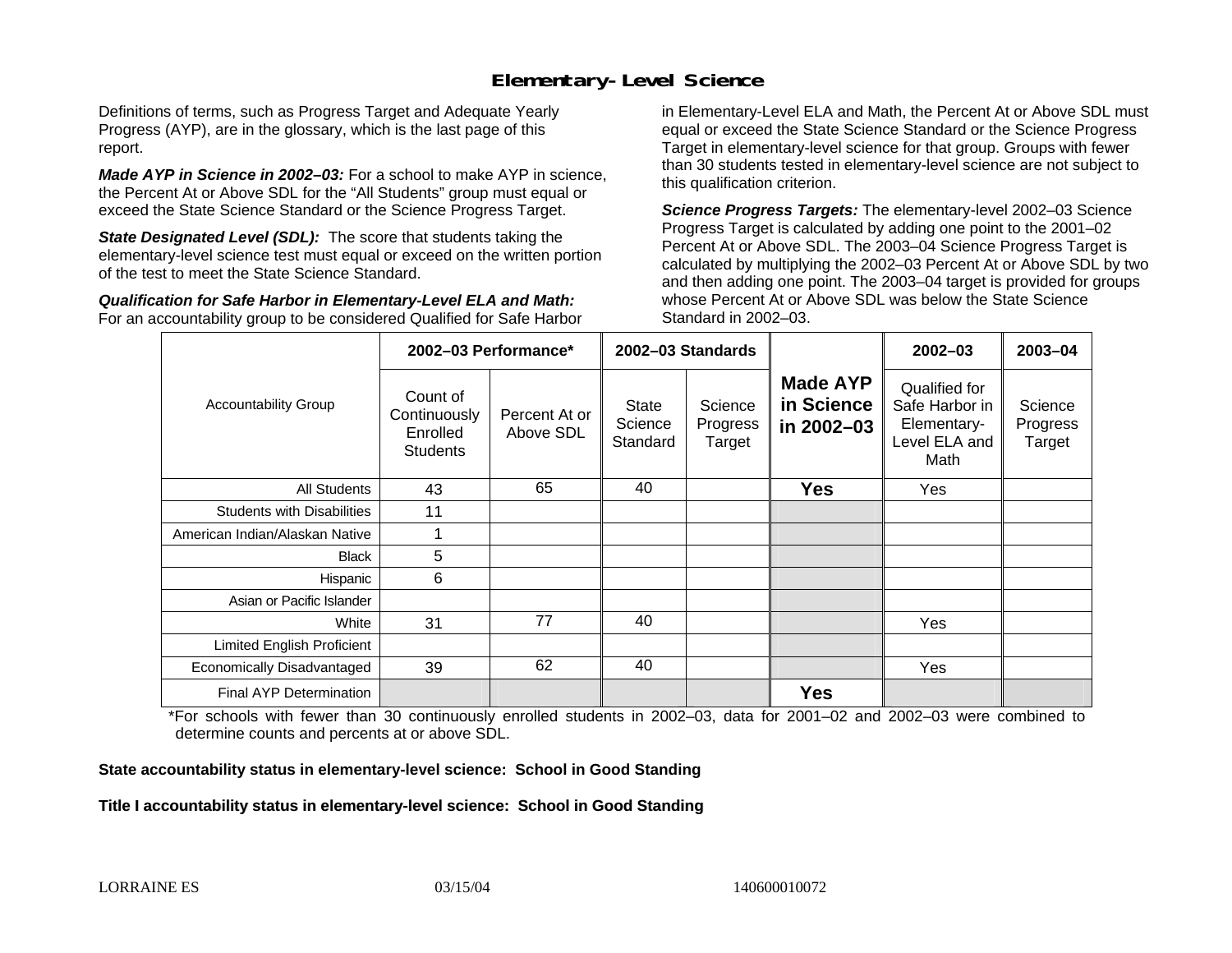### **Middle-Level English Language Arts**

Definitions of terms, such as Performance Index and Effective Annual Measurable Objective (AMO), are in the glossary, which is the last page of this report.

**For a school to make Adequate Yearly Progress (AYP) in 2002–03, every accountability group must make AYP.** 

**For an accountability group to make AYP in 2002–03, it must** 

- 1. meet the 95 percent participation requirement (*2002–03 Participation*), *and*
- 2. *either* meet its Effective AMO *or* make safe harbor (*2002–03 Performance* and *Standards*).

To meet the participation requirement, 95 percent of the grade 8 enrollment in each accountability group with 40 or more students must

be tested. To meet the Effective AMO, the Performance Index for each group with 30 or more continuously enrolled students must equal or exceed the Effective AMO. To make safe harbor, the Performance Index of each of these groups must equal or exceed its ELA safe harbor target *and* the group must meet the middle-level science qualification for safe harbor. (See the middle-level science page of this report for further information on meeting the science qualification for safe harbor.)

*ELA Safe Harbor Targets:* The middle-level *2002–03* ELA Safe Harbor Target is calculated by using the following equation: 2001–02 PI + (200  $-$  the 2001–02 PI)  $\times$  0.10. The 2003–04 ELA Safe Harbor Target is  $\,$ calculated by using the following equation:  $2002-03$  PI +  $(200 -$  the 2002–03 PI)  $\times$  0.10. The 2003–04 target is provided for groups whose PI was below the Effective AMO in 2002–03.

|                                   |                       | 2002-03 Participation              | 2002-03 Performance*                                    |                      |                  | 2002-03 Standards                   |                                                           | 2003-04                                               |                                                   |
|-----------------------------------|-----------------------|------------------------------------|---------------------------------------------------------|----------------------|------------------|-------------------------------------|-----------------------------------------------------------|-------------------------------------------------------|---------------------------------------------------|
| <b>Accountability Group</b>       | Grade 8<br>Enrollment | Percent of<br>Enrollment<br>Tested | Count of<br>Continuously<br>Enrolled<br><b>Students</b> | Performance<br>Index | Effective<br>AMO | <b>ELA Safe</b><br>Harbor<br>Target | Met the<br>Science<br>Qualification<br>for Safe<br>Harbor | <b>Made</b><br>AYP in<br><b>ELA</b> in<br>$2002 - 03$ | <b>ELA Safe</b><br><b>Harbor</b><br><b>Target</b> |
| <b>All Students</b>               | 89                    | 92%                                | 81                                                      | 114                  | 96               |                                     |                                                           | <b>No</b>                                             |                                                   |
| <b>Students with Disabilities</b> | 33                    |                                    | 27                                                      |                      |                  |                                     |                                                           |                                                       |                                                   |
| American Indian/Alaskan Native    |                       |                                    |                                                         |                      |                  |                                     |                                                           |                                                       |                                                   |
| <b>Black</b>                      | 38                    |                                    | 34                                                      | 91                   | 90               |                                     |                                                           | <b>Yes</b>                                            |                                                   |
| Hispanic                          | 5                     |                                    | 4                                                       |                      |                  |                                     |                                                           |                                                       |                                                   |
| Asian or Pacific Islander         |                       |                                    |                                                         |                      |                  |                                     |                                                           |                                                       |                                                   |
| White                             | 46                    | 96%                                | 43                                                      | 133                  | 92               |                                     |                                                           | <b>Yes</b>                                            |                                                   |
| <b>Limited English Proficient</b> |                       |                                    |                                                         |                      |                  |                                     |                                                           |                                                       |                                                   |
| Economically Disadvantaged        | 62                    | 90%                                | 56                                                      | 102                  | 94               |                                     |                                                           | <b>No</b>                                             |                                                   |
| <b>Final AYP Determination</b>    |                       |                                    |                                                         |                      |                  |                                     |                                                           | <b>No</b>                                             |                                                   |

\*For schools with fewer than 30 continuously enrolled tested students in 2002–03, data for 2001–02 and 2002–03 were combined to determine counts and PIs.

\*\*Groups with a "\*\*" are not required to meet the science qualification for safe harbor to make safe harbor in English and mathematics because fewer than 30 students in the group were administered the science test.

**State accountability status in middle-level English language arts: School Requiring Academic Progress Year 1** 

Title I accountability status in middle-level English language arts: School In Need of Improvement Year 1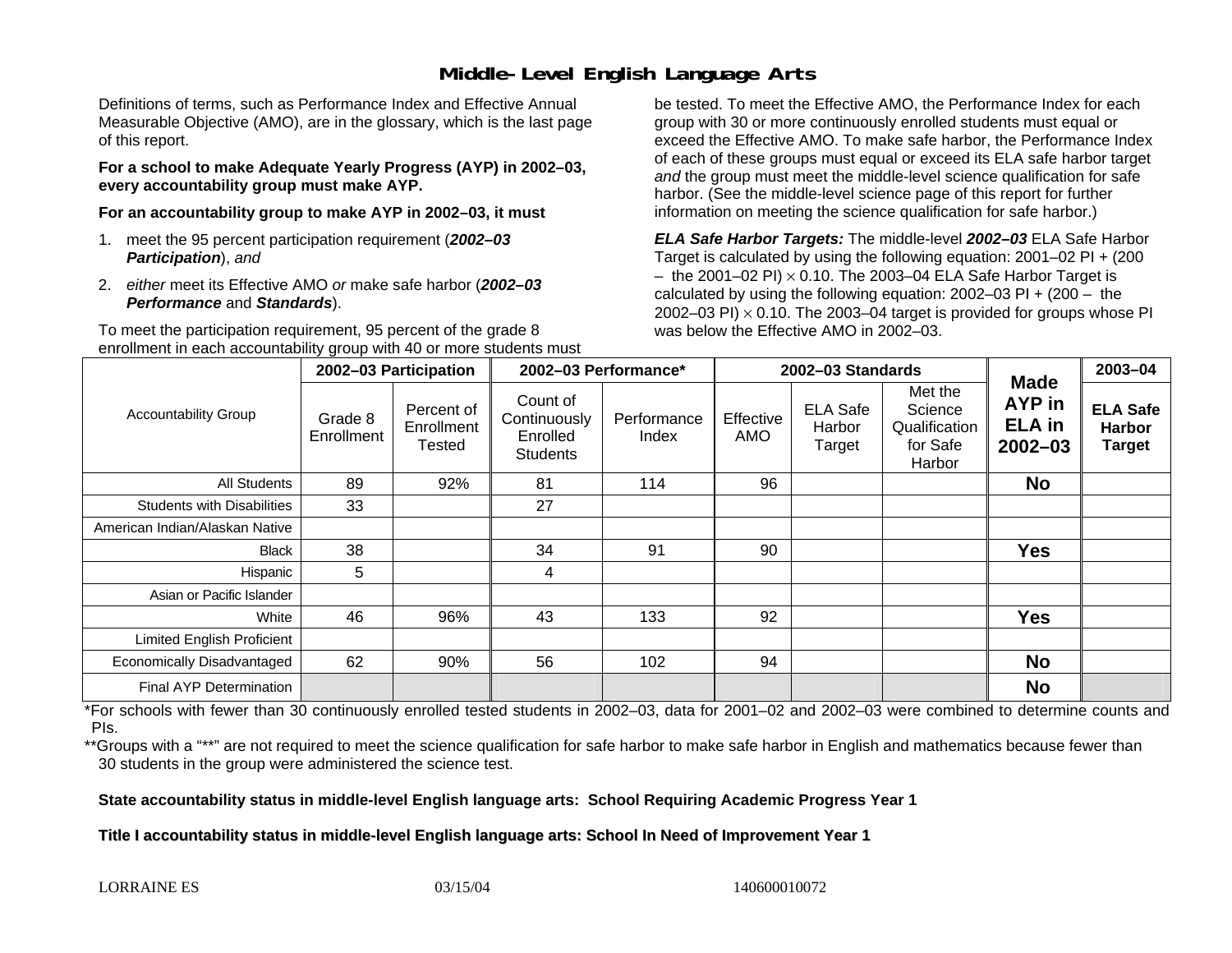### **Middle-Level Mathematics**

Definitions of terms, such as Performance Index and Effective Annual Measurable Objective (AMO), are in the glossary, which is the last page of this report.

**For a school to make Adequate Yearly Progress (AYP) in 2002–03, every accountability group must make AYP.** 

**For an accountability group to make AYP in 2002–03, it must** 

- 1. meet the 95 percent participation requirement (*2002–03 Participation*), *and*
- 2. *either* meet its Effective AMO *or* make safe harbor (*2002–03 Performance* and *Standards*).

To meet the participation requirement, 95 percent of the grade 8 enrollment in each accountability group with 40 or more students must be tested. To meet the Effective AMO, the Performance Index for each group with 30 or more continuously enrolled students must equal or exceed the Effective AMO. To make safe harbor, the Performance Index of each of these groups must equal or exceed its math safe harbor target *and* the group must meet the middle-level science qualification for safe harbor. (See the middle-level science page of this report for further information on meeting the science qualification for safe harbor.)

*Math Safe Harbor Targets:* The middle-level 2002–03 Math Safe Harbor Target is calculated by using the following equation: 2001–02 PI + (200 – the 2001–02 PI) × 0.10. The 2003–04 Math Safe Harbor Target is calculated by using the following equation: 2002–03 PI + (200  $-$  the 2002–03 PI)  $\times$  0.10. The 2003–04 target is provided for groups whose PI was below the Effective AMO in 2002–03

|                                   |                       | 2002-03 Participation                     | 2002-03 Performance*                                    |                      |                  | 2002-03 Standards             |                                                           | 2003-04                                                       |                                                    |
|-----------------------------------|-----------------------|-------------------------------------------|---------------------------------------------------------|----------------------|------------------|-------------------------------|-----------------------------------------------------------|---------------------------------------------------------------|----------------------------------------------------|
| <b>Accountability Group</b>       | Grade 8<br>Enrollment | Percent of<br>Enrollment<br><b>Tested</b> | Count of<br>Continuously<br>Enrolled<br><b>Students</b> | Performance<br>Index | Effective<br>AMO | Math Safe<br>Harbor<br>Target | Met the<br>Science<br>Qualification<br>for Safe<br>Harbor | <b>Made</b><br><b>AYP</b> in<br><b>Math in</b><br>$2002 - 03$ | <b>Math Safe</b><br><b>Harbor</b><br><b>Target</b> |
| <b>All Students</b>               | 93                    | 95%                                       | 82                                                      | 99                   | 70               |                               |                                                           | <b>Yes</b>                                                    |                                                    |
| <b>Students with Disabilities</b> | 33                    |                                           | 29                                                      |                      |                  |                               |                                                           |                                                               |                                                    |
| American Indian/Alaskan Native    |                       |                                           |                                                         |                      |                  |                               |                                                           |                                                               |                                                    |
| <b>Black</b>                      | 40                    | 90%                                       | 34                                                      | 62                   | 64               | 64                            | Yes                                                       | <b>No</b>                                                     | 76                                                 |
| Hispanic                          | 6                     |                                           | 4                                                       |                      |                  |                               |                                                           |                                                               |                                                    |
| Asian or Pacific Islander         |                       |                                           |                                                         |                      |                  |                               |                                                           |                                                               |                                                    |
| White                             | 47                    | 98%                                       | 44                                                      | 125                  | 66               |                               |                                                           | <b>Yes</b>                                                    |                                                    |
| <b>Limited English Proficient</b> |                       |                                           |                                                         |                      |                  |                               |                                                           |                                                               |                                                    |
| Economically Disadvantaged        | 62                    | 94%                                       | 57                                                      | 84                   | 68               |                               |                                                           | <b>No</b>                                                     |                                                    |
| <b>Final AYP Determination</b>    |                       |                                           |                                                         |                      |                  |                               |                                                           | <b>No</b>                                                     |                                                    |

\*For schools with fewer than 30 continuously enrolled tested students in 2002–03, data for 2001–02 and 2002–03 were combined to determine counts and PIs.

\*\*Groups with a "\*\*" are not required to meet the science qualification for safe harbor to make safe harbor in English and mathematics because fewer than 30 students in the group were administered the science test.

**State accountability status in middle-level mathematics: School Requiring Academic Progress Year 2** 

Title I accountability status in middle-level mathematics: School In Need of Improvement Year 2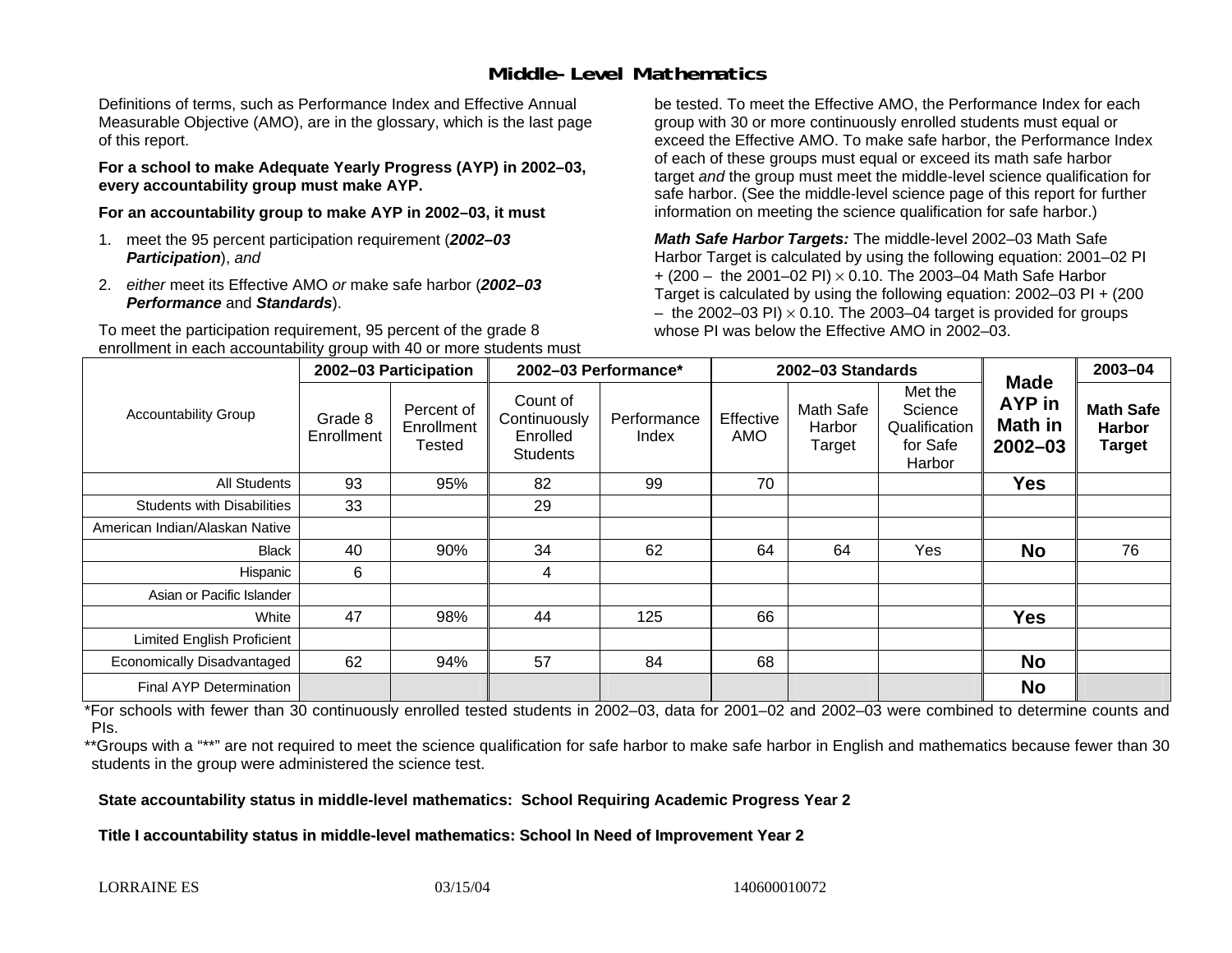### **Middle-Level Science**

Definitions of terms, such as Progress Target and Adequate Yearly Progress (AYP), are in the glossary, which is the last page of this report.

*Made AYP in Science in 2002–03:* For a school to make AYP in science, the Performance Index (PI) for the "All Students" group must equal or exceed the State Science Standard or the Science Progress Target.

*Qualification for Safe Harbor in Middle-Level ELA and Math:* For an accountability group to be considered Qualified for Safe Harbor in

Middle-Level ELA and Math, the PI must equal or exceed the State Science Standard or the Science Progress Target in middle-level science for that group. Groups with fewer than 30 students tested in middle-level science are not subject to this qualification criterion.

*Science Progress Targets:* The middle-level 2002–03 Science Progress Target is calculated by adding one point to the 2001–02 PI. The 2003–04 Science Progress Target is calculated by adding one point to the 2002–03 PI. The 2003–04 target is provided for groups whose PI was below the State Science Standard in 2002–03.

|                                   |                                                         | 2002-03 Performance* |                              | 2002-03 Standards             |                                             | $2002 - 03$                                                            | 2003-04                       |
|-----------------------------------|---------------------------------------------------------|----------------------|------------------------------|-------------------------------|---------------------------------------------|------------------------------------------------------------------------|-------------------------------|
| <b>Accountability Group</b>       | Count of<br>Continuously<br>Enrolled<br><b>Students</b> | Performance<br>Index | State<br>Science<br>Standard | Science<br>Progress<br>Target | <b>Made AYP</b><br>in Science<br>in 2002-03 | Qualified<br>for Safe<br>Harbor in<br>Middle-<br>Level ELA<br>and Math | Science<br>Progress<br>Target |
| <b>All Students</b>               | 76                                                      | 158                  | 100                          |                               | <b>Yes</b>                                  | Yes                                                                    |                               |
| <b>Students with Disabilities</b> | 25                                                      |                      |                              |                               |                                             |                                                                        |                               |
| American Indian/Alaskan Native    |                                                         |                      |                              |                               |                                             |                                                                        |                               |
| <b>Black</b>                      | 31                                                      | 135                  | 100                          |                               |                                             | Yes                                                                    |                               |
| Hispanic                          | 4                                                       |                      |                              |                               |                                             |                                                                        |                               |
| Asian or Pacific Islander         |                                                         |                      |                              |                               |                                             |                                                                        |                               |
| White                             | 41                                                      | 176                  | 100                          |                               |                                             | Yes                                                                    |                               |
| Limited English Proficient        |                                                         |                      |                              |                               |                                             |                                                                        |                               |
| Economically Disadvantaged        | 52                                                      | 146                  | 100                          |                               |                                             | Yes                                                                    |                               |
| <b>Final AYP Determination</b>    |                                                         |                      |                              |                               | <b>Yes</b>                                  |                                                                        |                               |

\*For schools with fewer than 30 continuously enrolled students in 2002–03, data for 2001–02 and 2002–03 were combined to determine counts and PIs.

**State accountability status in middle-level science: School in Good Standing** 

Title I accountability status in middle-level science: School in Good Standing